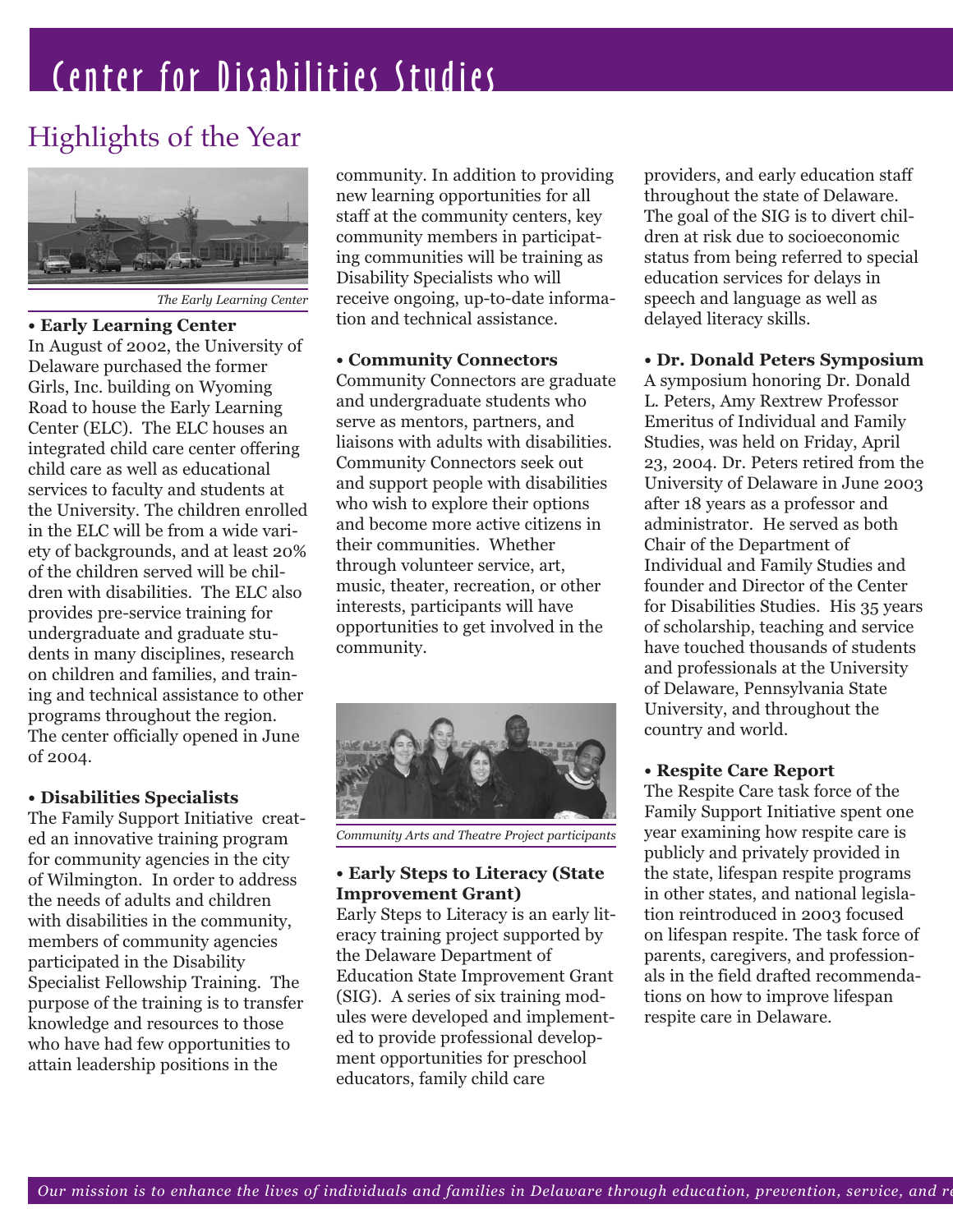### Project Updates



*CDS Graduate Students with Michael Gamel-McCormick, CDS Director*

#### *Preservice Training*

#### **• The interdisciplinary minor in Disabilities Studies**

The minor provides an opportunity for students from a variety of disciplines to gain a substantive introduction to and understanding of the biological, social, and psychological origins and ramifications of disabilities. The program is designed to increase interdisciplinary understanding of disability and provide students, through the senior seminar, with an experience integrating their major with disability issues. Ninety students had completed the minor at the end of June 2004.

#### *Community Training & Technical Assistance*

#### **• Community Education**

Community Education continued offering training, technical assistance, and outreach to Delaware's disabilities services providers and community organizations. The Positive Behavior Intervention (PBI) Certificate Program was introduced this year because of increasing numbers of Delaware children who require intensive, systematic, and sustained supports in order to remain in the community. The certificate program provides mental health professionals with specialized skills to effectively serve children

with challenging behaviors in the community. Program faculty present evidence-based techniques that support adaptive, socially appropriate behavior while reducing the occurrences of inappropriate, destructive behavior.

#### *Research & Evaluation*

#### **• The Interagency Resource Management Committee Evaluation Project**

Through financial support from the Delaware Departments of Education, Health and Social Services, and Services to Children, Youth and their Families, the Center has analyzed the observational data collected from early care and education groups of children and interviews with the teachers of these children. The report, Delaware Early Care and Education Baseline Quality Study, provides information on the educational level and experiences of the current early care and education workforce and the quality of the experiences for children in the early care and education system in Delaware.

#### *Service in the Community*

#### **• New Directions Early Head Start (NDEHS)**

During the 2003-2004 year, NDEHS served 224 children and 21 pregnant women. Some highlights of the year include partnerships with Neighborhood House Inc. and the Early Learning Center. In March 2004, a grant to enhance services provided to pregnant women and newborns was awarded by the

March of Dimes. NDEHS also developed a relationship with A.I. duPont Hospital for Children to provide consultation around emotional wellness for infants and toddlers.

#### **• Positive Behavior Support (PBS)**

Project faculty, Dr. George Bear and Dr. Kathy Minke, revised the School-wide Evaluation Tool (SET) used to evaluate Delaware PBS Schools in the 2003-2004 school year. Most of the original items remain, and a new section was developed to assess social and emotional competencies, as well as some additional evaluation items added under the original sections. The additions focus on increasing family and school collaboration and developing social and emotional competencies. PBS and the FACT project co-sponsored a PBS and Systems of Care conference and jointly attended training in wrap around planning conducted by Dr. Lucille Eber.



*Community Education Graduation* 

#### **• Inclusive Schools Initiative (ISI)**

ISI partnered with the National Institute on Urban School Improvement to expand our training and technical assistance in inclusive practices. Five pilot schools from across the state begin training in inclusive practices.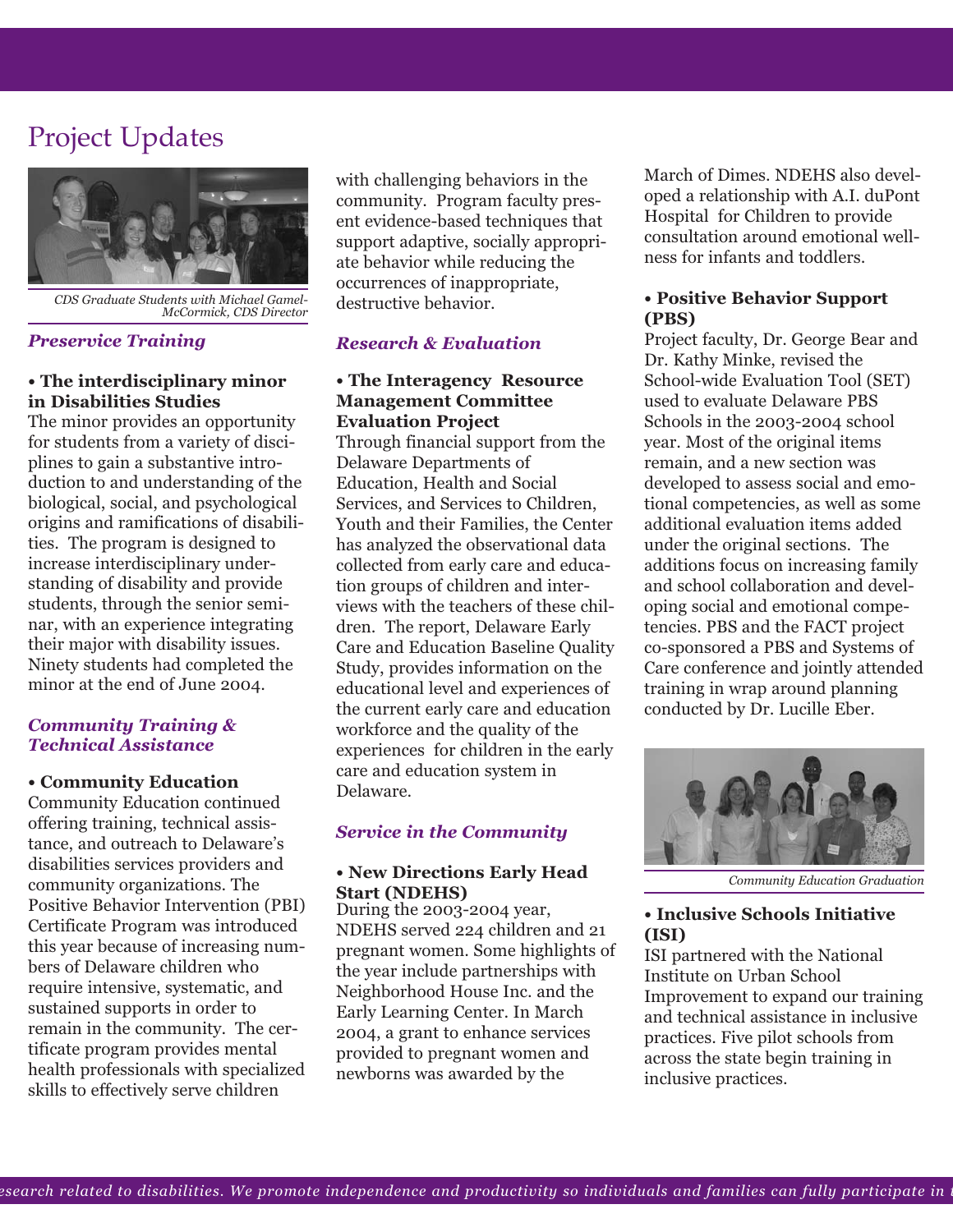## 2003-2004

#### **• Transition Partnership Project**

During the 2003-04 year, the Transition Partnership Project (TPP) welcomed eight new students and a third teacher to its community-based education program for young adults with significant cognitive disabilities. Thirteen students graduated to employment or adult day programs. In total, TPP provided 21 students of the Red Clay Consolidated School District with opportunities for employment, recreation, personal management, and functional academics on campus and in the surrounding community.



*Jamie McCready*

## Dissemination

CDS participated in a wide range of events to disseminate information on our research, evaluation, and service projects to the community including:

- The Disabilities Awareness Day Picnic
- LIFE Conference
- The Legislative Forum
- The Inclusion Conference

We also tailored presentations, training sessions, and reports to a wide range of community partners as requested.

Our specific dissemination products include:

**•** *delAware* Two issues of *delAware* were published in 2003- 2004 that focused on the topics of advocacy and mental health.

#### **•** *delAware: A Research Brief*

**• Website** The CDS website is regularly updated to include news, events, reports, and publications.

#### *Publications*

Denson, C., Tressell, P, and Casey, K. (2004) ADA Eligibility process control model for DART First State Paratransit.

Eisenman, L. & Permenter, K. (2003) *Transition Partnership Project Evaluation: Families' Experiences and Expectations.* 

Mann, T. (Ed.) (Summer 2003) *delAware.*

Mann, T. (Ed.) (Winter 2004) *delAware.* 

McCormick-Gamel, M., Qui, W., & Baker, M. (2003) *Interviews of Consumers and Counselors; Project CLIMB Evaluation.*

Respite Care Task Force *(2003) Respite Care in Delaware: A Critical Need for Change.*

Salt, J., Cooksy, L., & Parker K. (2004) *Families & Communities Together An Evaluation of Delaware's Child Mental Health Grant Initiative: Interim Data Report.*

*Visit www.udel.edu/cds for copies of reports and information on all of our dissemination activities.* 

## Financials

*The Center for Disabilities Studies had an operating budget of \$6,212,257 from July 1, 2003 to June 30, 2004. Of this total, \$3,088,384 was obtained through grants from the U.S. Department of Health and Human Services (DHHS), Administration for Children and Families, Head Start Bureau and Administration on Developmental Disabilities.* 

*The Center also received matching support worth over one million dollars from the University of Delaware in the form of graduate research assistantships and tuition waivers and support of a wide range of projects and activities.* 

#### *Our funding sources:*

| Federal Government                        | 51%     |
|-------------------------------------------|---------|
| University of Delaware                    | 22%     |
| Delaware Department of Education          | 15%     |
| State of Delaware                         | 10%     |
| Delaware Disabilities Planning<br>Council | $< 1\%$ |
| Reading is Fundamental                    | $< 1\%$ |
| Wilmington Council                        | $< 1\%$ |
| Red Clay Consolidated School<br>District  | $< 1\%$ |
| Individual gifts                          | $< 1\%$ |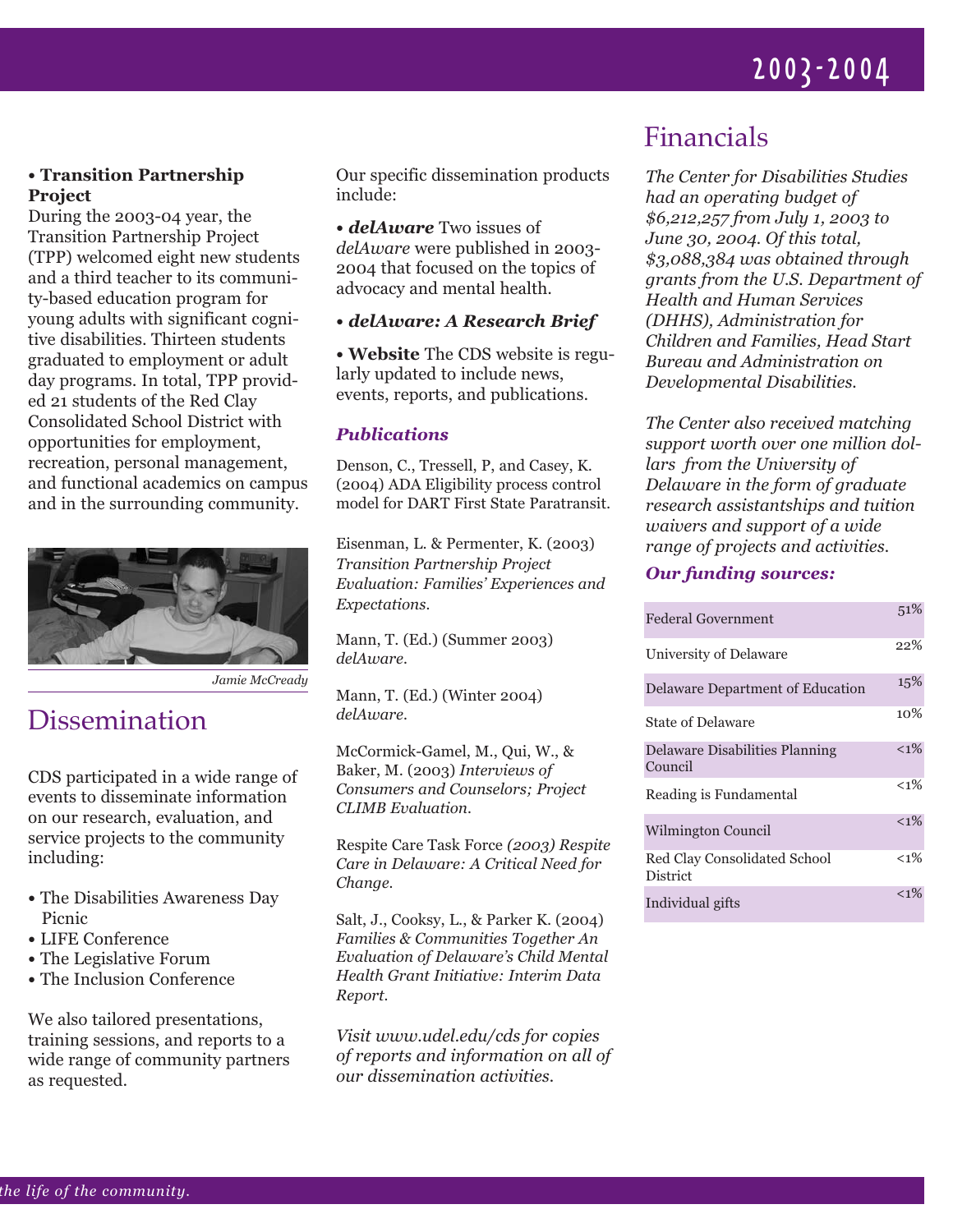## Staff & Students

#### *Core Staff*

Michael Gamel-McCormick, Director Sandi Bradford, Records Specialist Carol Denson, Pre-Service Coordinator Debbie Koch, Assistant to the Director Tracy Mann, Dissemination Coordinator Mary Thomas, Staff Assistant

#### *Project Staff*

#### *Community Education*

Tracy Bailey Debbie Bain Mark Bernstein Judy Greene Cory Nourie Michael Partie C. Renee Settles-Bean Beverly Stapleford Karen Townsend

#### *Delaware Alternate Portfolio Assessment*

Alison Chandler Shaunna Crossen Diana Farrell Judi MacBride Donald Peters

#### *Early Learning Center*

Karen Rucker, Director Sherry Boleslawski M. Rebecca Brown Barbara Clayton Ann Criel Susan Dagdigian Vickie Fischer Nicole Johnson Patrick Jones Christine Noll Jaquaya Thomas Betty Gail Timm Susan Yetman

#### *Early Steps to Literacy (State Improvement Grant)* Janet McGehean

*FACT* Jim Salt

#### *Family Support*

Tim Brooks Teresita Cuevas Vanessa Harper Pat Tressell Donald Unger



*Center for Disabilities Studies Staff*

*Interagency Resource Management Committee* Debbie Amsden Denise Hartranft

#### *Positive Behavior Support*

Debby Boyer Sarah Hearn

#### *New Directions Early Head Start*

Jennifer Adams Heidi Beck Keith Boger Martha Buell Karen Catrow F. Renee El-Williams Michele Francia Carolyn Graves Norma Grice Robin Harbaugh Amy Harter Esther Lauser Danielle Mekulski Allison Miller Julisa Quixchan Whitney Rutherford Sarah Schuman Holly Yoder

#### *Transition Partnership Project*

Laura Eisenman Jackie Gallagher Diane Merrill

#### **Graduate Students**

Vanessa Addeo, Meighan Baker, Nick Butt, Brigid Carbo, Samantha Cleaver, Teresa Dunham, Dana Jenson, Emily Klein, David Klein, Julie Koivunen, Meghann Krieger, Michael Matthews, Roseann McManus, Amy Sawyer , Annie Tanverdi, Christine Thompson, Laura Thompson, Nancy Trinh, Lisa Trischitta, Kimberly Trohaugh, Cara Trout, Deanna Tyree, Erin Walker, Kimberly Walker

#### **Undergraduate Students**

Jennifer Cali, Kristin Chickadel, Molly Dunson, Dina Femia, Kristen Figaro, Kelly Gilbert, Melissa House, Emma Llanso, Lisa Mandarechia, Jennifer Murray, Marisa Nomi, Alison Pace, Amanda Romano, Janine Scherr, Ashley Testa, Allison Wojcik, Caitlyn Young, Alison Zeigler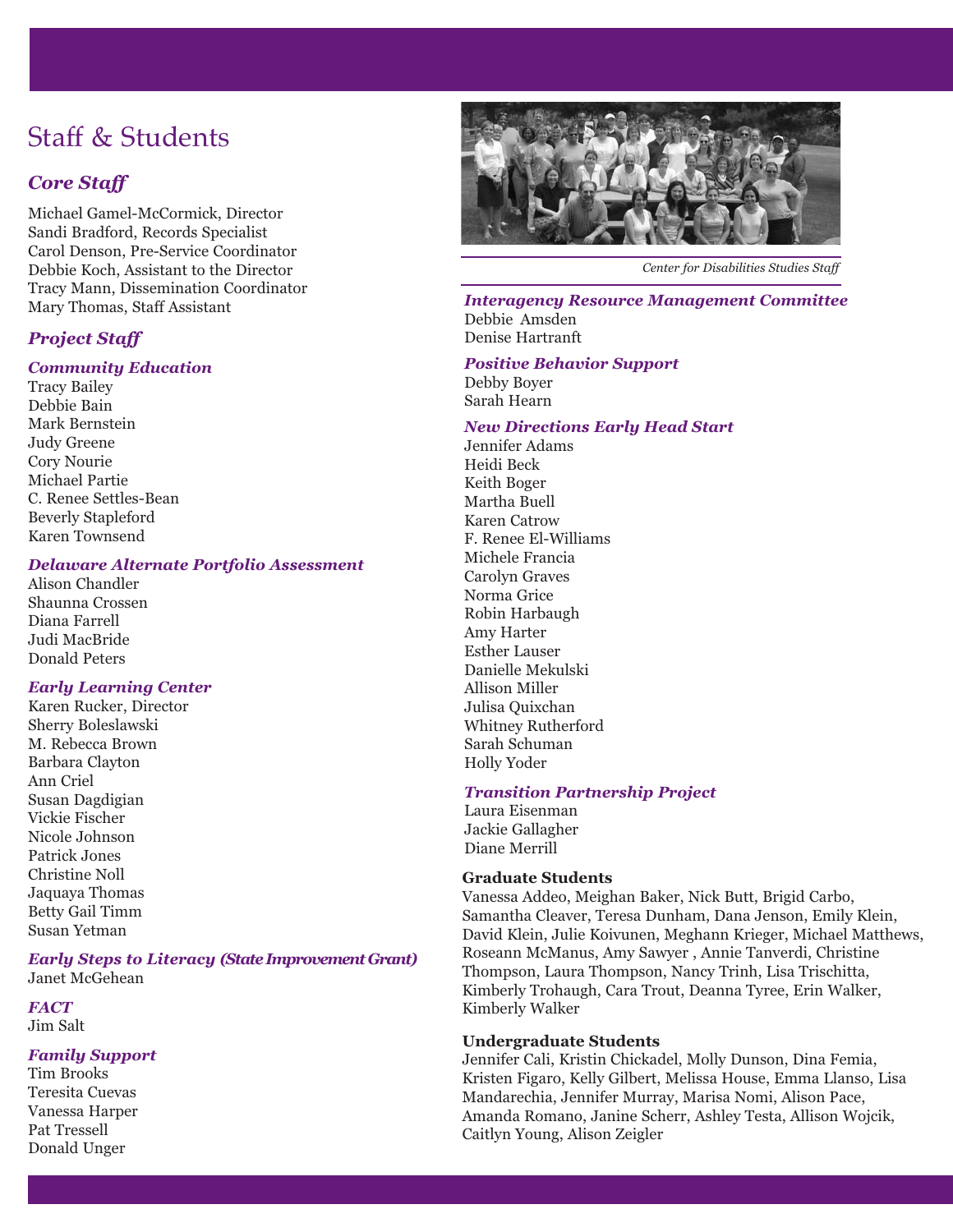## Community & University Partners

Our community and university partners provide invaluable support in meeting our mission. The Core Advisory Council offers policy input and direction to the Center for Disabilities Studies. Members include people with disabilities, families, and representatives from state agencies, service providers, and advocacy organizations.

#### *Center for Disabilities Studies Core Advisory Council*

- Marie-Anne Aghazadian, Parent Information Center
- Steven Amick, Delaware State Senate
- Martha Brooks, Delaware Department of Education
- Russ Dynes, Department of Public Health
- Micki Edelsohn, Homes For Life Foundation
- Deborah Farris, University of Delaware, ADA office
- Tony Glenn, DFRC, Inc.
- Ann Grunert, Special Olympics Delaware
- Andrea Guest, Division of Vocational Rehabilitation
- Brian Hartman, Delaware Disabilities Law Program
- Linda Heller, Division of Services for Aging & Adults with Physical Disabilities
- Harry Hill, Division for the Visually Impaired
- Peggy Hirsh, Family Member
- Kyle Hodges, State Council for Persons with Disabilities
- Ray Hunt, Independent Resources, Inc,
- Jack Jadach, John G. Leach School, Colonial School District
- Yolanda Jenkins, Division of Child Mental Health Services
- Brenda Kramer, Family Member
- Rita Landgraf, State Council for Persons with Disabilities
- Bill Love, The Arc of Delaware (formerly)
- Raetta McCall, Advocate
- Pat Maichle, Developmental Disabilities Council
- Terry Olson, Mosaic, Inc.
- Alfred Onuonga, HIV/AIDS Services, Delaware Center for Justice
- Paul Poplawski, Division of Substance Abuse & Mental Health
- Susan Robinson, Division of Substance Abuse & Mental Health
- Marianne Smith, Division of Developmental Disabilities Services
- Phil Soule, Division of Social Services
- Robert Valihura, State Representative

#### *University Partners*

- Center for Community Research and Service
- College of Human Services, Education, and Public Policy
- Cooperative Extension
- Department of Consumer Studies • Department of Individual and Family Studies
- Department of Psychology
- Department of Sociology
- Education Research and Development Center
- School of Education

#### *Community Partners*

- The Arc of Delaware
- The Autism Society of Delaware
- Christina School District
- Community Legal Aid Society
- Delaware Assistive Technology Initiative
- Delaware Department of Education
- Delaware Department of Health and Social Services
- Delaware Department of Services for Children, Youth, & Their Families
- Delaware Developmental Disabilities Council
- DRFC, Inc.
- Freedom Center for Independent Living
- Governor's Advisory Council for Exceptional Citizens
- Independent Resources, Inc.
- Red Clay Consolidated School **District**
- State Council for Persons with Disabilities
- & numerous local school districts, agencies, and organizations.

**AN EQUAL OPPORTUNITY/AFFIRMATIVE ACTION EMPLOYER—The University of Delaware is committed to assuring equal opportunity to all persons and does not discriminate on the basis of race, color, gender, religion, ancestry, national origin, sexual orientation, veteran status, age, or disability in its educational programs, activities, admissions, or employment practices as required by Title IX of the Education Amendments of 1972, Title VI of the Civil Rights Act of 1964, the Rehabilitation Act of 1973, the Americans with Disabilities Act, other applicable statutes and University policy. Inquiries concerning these statutes and information regarding campus accessibility should be referred to the Affirmative Action Officer, 305 Hullihen Hall, (302) 831-2835 (voice), (302) 831-4563 (TDD).**